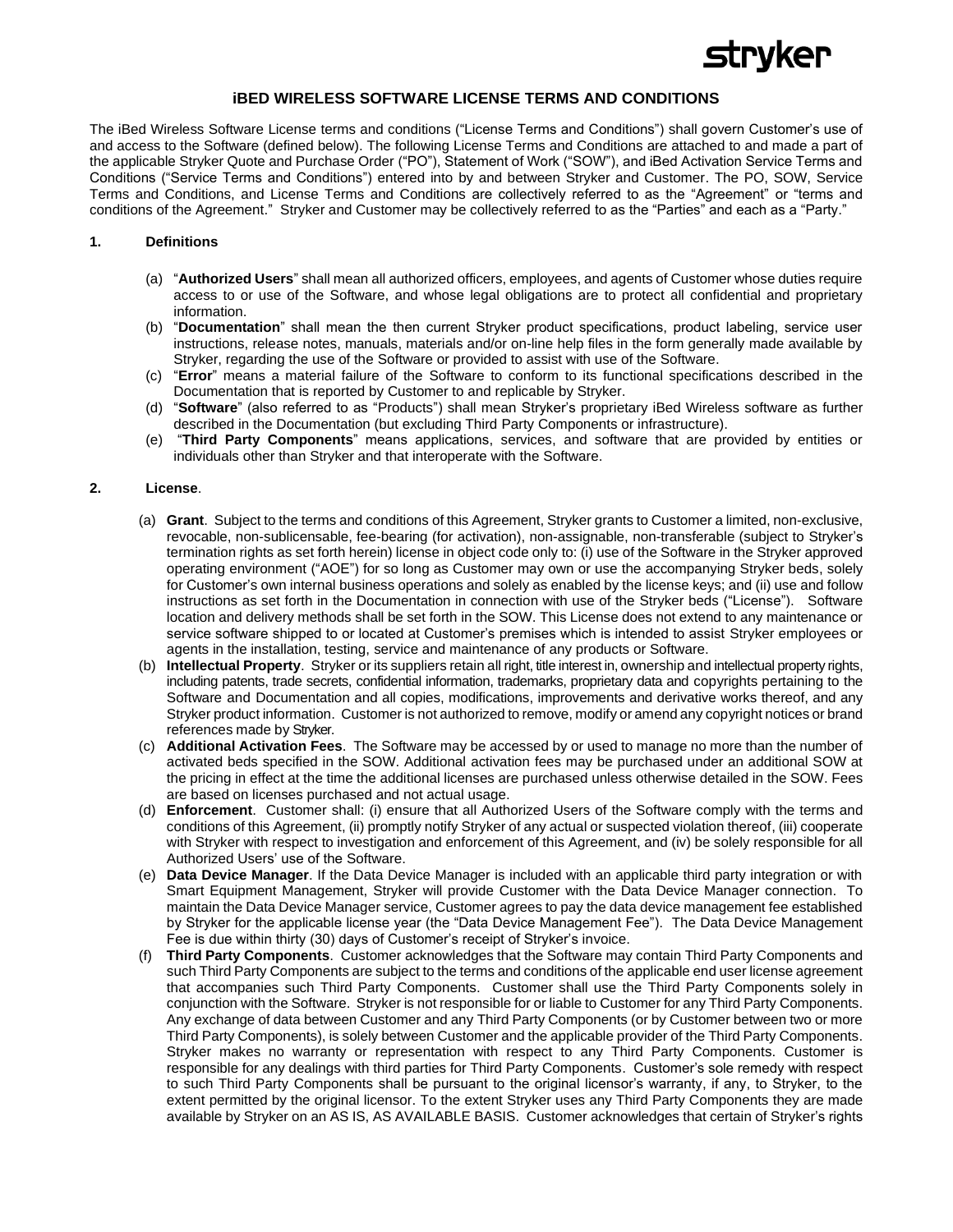

may be derived from license agreements with third parties and, as such, Customer agrees to preserve the confidentiality of information imparted to Stryker under such third party license agreements.

(g) **Copies**.Customer is not authorized to reproduce, distribute, copy, or create any derivative works from the Software or Documentation without Stryker's permission.

### **3. Customer Obligations**.

- (a) Customer acknowledges that Customer is solely responsible for complying with, and covenants to comply with, all laws applicable to Customer and to Customer's use of the Software.
- (b) Customer agrees to provide Stryker with such cooperation, materials, information, data, access and support to which Stryker deems to be reasonably required to allow Stryker to successfully provide the Software and License to Customer. Customer understands and agrees that Stryker's obligations hereunder are expressly conditioned upon Customer providing such cooperation, materials, information, data, access and support.
- (c) Customer is responsible for timely applying security patches as instructed and provided by Stryker. Customer must fully cooperate with Stryker in permitting Stryker to take any action necessary to apply security patches or any other security measures Stryker deems necessary.
- (d) Customer is solely responsible for its network, customer-provided systems or resources any and all activities that occur under Customer's account. Customer agrees to immediately notify Stryker of any unauthorized use of Customer's account or any other breach of security known to Customer. Stryker shall have no liability for any loss or damage arising from Customer's failure to comply with these requirements. Customer is responsible for taking all precautions necessary to ensure that any content obtained from Stryker is free of viruses and any other potentially destructive computer code.
- (e) It is Customer's responsibility to ensure that all Authorized Users receive initial training services sufficient to enable Customer to effectively use the Software. Customer shall ensure that Stryker's assigned technical personnel are able to access the system remotely and Stryker alone shall decide whether access to the Software and any applicable hardware is sufficient for maintenance or any other purposes. Customer shall be responsible for providing access through any security measures necessary.
- (f) Customer shall not itself, or through any affiliate, employee, consultant, contractor, agent or other third party: (i) sell, resell, transfer, distribute, host, lease, rent, license or sublicense, in whole or in part, the Software or Documentation; (ii) decipher, decompile, disassemble, decrypt, reverse assemble, modify, translate, reverse engineer, identify the source code emulate, exploit or otherwise attempt to derive source code, algorithms, tags, specifications, architecture, structure or other elements of the Software, including the license keys, in whole or in part, for competitive purposes or otherwise; (iii) allow access to, provide, divulge or make available the Software or Documentation to any third party or user other than Authorized Users who have a need to such access and who shall be bound by a nondisclosure agreement with provisions that are at least as restrictive as the terms of this Agreement and be bound by the terms and conditions of this Agreement; (iv) write or develop any derivative works based upon the Software or Documentation; (v) modify, adapt, translate or otherwise make any changes to the Software or Documentation or any part thereof; (vi) use the Software to provide processing services to third parties, or otherwise use the same on a 'service bureau' or hosting provider basis; (vii) disclose or publish, without Stryker's prior written consent, performance or capacity statistics or the results of any benchmark test performed on the Software; (viii) store or transmit virus or other malicious code through the Software (ix) separate components of the Software for use on different products or systems; or (x) otherwise use or copy the Software or Documentation except as expressly permitted herein. The right of use regarding the previous version(s) ends with the installation of an update or upgrade. Customer is not authorized to use the previous version(s) on a different computer system anymore or to make available the use of the previous version(s) to any third party.
- (g) Further, Customer is prohibited from (i) attempting to use or gain unauthorized access to Stryker or to any third party's networks or equipment; (ii) permitting other individuals or entities other than Authorized Users to access or use the Software (iii) attempting to probe, scan, or test the vulnerability of Software or a system, account, or network of Stryker, its licensors or any of its customers or suppliers; (iv) disrupting, interfering, or attempting to interfere with the (a) integrity or performance of third party products or data contained therein or (b) service to any user, host, or network; (v) engaging in fraudulent activity of any nature; (vi) transmitting unsolicited bulk or commercial messages; (vii) restricting, inhibiting, or otherwise interfering with the ability of any other person, regardless of intent, purpose, or knowledge, to use or enjoy the Software (except for tools with safety and security functions); or (viii) using the Software in violation of the Documentation, the Agreement or any other applicable Stryker terms and conditions.
- (h) Customer shall defend, indemnify and hold harmless Stryker from and against any and all proceedings, claims, suits, actions, demands ("Claims") liabilities, losses, payments, costs, penalties, fines, reasonable attorneys' fees and expenses, judgments or damages, ("Damages"), incurred by or assessed against any of the foregoing to the extent the same arise out of, are in connection with, or are caused by Claims relating to, or in any way connected with: (i) Customer's infringement upon, misappropriation or violation of any patent, copyright, trademark, trade secret or proprietary right; (ii) Customer's use of any Third Party Components not supplied by Stryker; (iii) Customer's violation of any federal or state law, regulation, statute or ordinance applicable to the performance of the Software; (iv) Customer's failure to comply with the confidentiality obligations (including security breaches) set forth herein; (v) any loss or damage to persons (including death) or property, to the extent caused by any act or omission of Customer or, where applicable, by its employees, agents, representatives, subcontractors or invitees;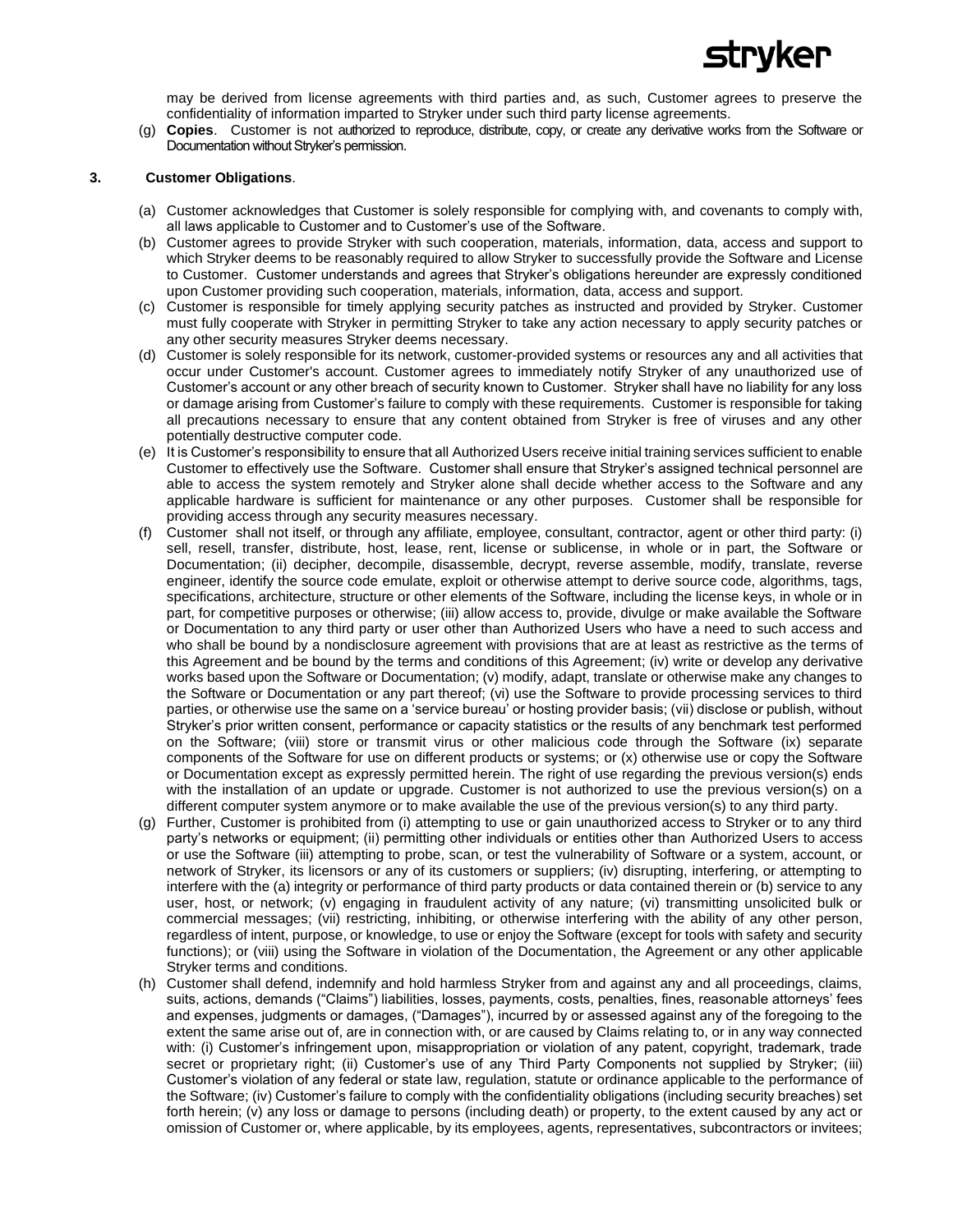# rvker

(vi) the negligent acts or omissions or willful misconduct of Customer or, where applicable, its employees, agents, representatives, subcontractors or invitees; or (vii) any security breach involving any Stryker confidential information, Stryker data and/or protected health information.

**4. Product Availability**. The Software may be unavailable from time to time, may be offered for a limited time, or may vary depending on Customer's region or network systems. Although Stryker strives to keep the Software up and running; however, all wireless products/systems suffer occasional disruptions and outages for which Stryker is not liable for any disruption or loss Customer may suffer as a result.

**5. Support**.Support is provided for the Software, provided however that with respect to Third Party Components (if any), Stryker's obligation is limited to using commercially reasonable efforts to obtain support or maintenance from the owner of such Third Party Components. As used in this Agreement, "Support" shall mean: (i) reasonable assistance and consultation via telephone or electronic mail to assist Customer in resolving problems with the use of the Software; and (ii) Updates if there is a security and/or safety risk associated with Software (but not Upgrades) to the then current release of the Software and related Documentation that Stryker makes generally available to its other customers receiving Support for the Software. Updates are provided if and when available, and Stryker is under no obligation to develop any future programs or functionality. For purposes of this Agreement, the term "Upgrade" means (a) any module of Software which offers discrete new functionality in addition to the module originally licensed by Licensee or (b) new software products released by Stryker, which may provide functionality comparable to those originally licensed by Customer but are thereafter marketed as separate and discrete products by Stryker. "Update" shall mean a release of the Software that incorporate error corrections, minor enhancements or bug fixes. Stryker is under no obligation to provide Support with respect to: (i) Software that has been altered or modified by anyone other than Stryker or its licensors; (ii) a release for which Support has been discontinued; (iii) Software used other than in accordance with Documentation or other than on the AOE; (iv) discrepancies that do not significantly impair or affect the operation of the Software; or (v) any systems or programs not supplied by Stryker. Stryker does not provide any maintenance or support for Third Party Components. Customer agrees that Customer's purchases hereunder are neither contingent on the delivery of any future functionality or features nor dependent on any oral or written public comments made by Stryker regarding future functionality or features. Stryker reserves the right to change and modify the terms of this Agreement as it deems necessary and Customer shall comply with all terms and conditions and Documentation during the term.

**6. Warranties/Disclaimers**.Stryker warrants that, for a period of 30 days from the activation and validation of the Software, as updated and used in accordance with the Software and Documentation, will operate in all material respects in conformity with the Documentation. If the Software does not perform as warranted, Stryker shall use commercially reasonable efforts to correct Errors. As Customer's sole and exclusive remedy for any claim under this Software warranty, Customer shall promptly notify Stryker in writing of its claim within the warranty period. Provided that such claim is determined by Stryker to be Stryker's responsibility, Stryker shall, within 30 days of its receipt of Customer's written notice, (i) correct such Error; (ii) provide Customer with a plan reasonably acceptable to Customer for correcting the Error; or (iii) if neither (i) nor (ii) can be accomplished with reasonable commercial efforts from Stryker, then Stryker or Customer may terminate this Agreement and Customer will be entitled to a refund of the license fees paid for the affected Software. The preceding remedy shall constitute Stryker's entire liability and Customer's exclusive remedy for cure of the Software warranty set forth herein. Stryker is not responsible for any claimed breach of any warranty set forth in this section caused by: (a) modifications made to the Software by anyone other than Stryker; (b) the combination, operation or use of the Software with any items that are not provided by Stryker; (c) Customer's failure to use any new or corrected versions of the Software made available by Stryker; (d) Stryker's adherence to Customer's specifications or instructions; (e) Customer deviating from the Software operating procedures described in the Documentation or any other Customer misuse; (f) any Force Majeure event or (g) use for a purpose or in a manner for which the Software were not designed.

THE WARRANTIES SET FORTH IN THIS SECTION ARE IN LIEU OF, AND STRYKER, ITS LICENSORS AND SUPPLIERS EXPRESSLY DISCLAIM TO THE MAXIMUM EXTENT PERMITTED BY LAW, ALL OTHER WARRANTIES, EXPRESS OR IMPLIED, ORAL OR WRITTEN, INCLUDING, WITHOUT LIMITATION, (i) ANY WARRANTY THAT ANY SOFTWARE ARE ERROR-FREE OR WILL OPERATE WITHOUT INTERRUPTION OR THAT ALL ERRORS WILL BE CORRECTED; (ii) ANY AND ALL IMPLIED WARRANTIES OF MERCHANTABILITY, FITNESS FOR A PARTICULAR PURPOSE, TITLE AND NON-INFRINGEMENT; (iii) ANY WARRANTY THAT CONTENT OR THIRD PARTY SOFTWARE WILL BE ACCURATE, RELIABLE, UNITERUPTED AND ERROR-FREE; AND (iv) ANY AND ALL IMPLIED WARRANTIES ARISING FROM STATUTE, COURSE OF DEALING, COURSE OF PERFORMANCE OR USAGE OF TRADE. THE SOFTWARE AND ANY THIRD PARTY COMPONENTS ARE BEING PROVIDED ON AN AS-IS BASIS WITH ALL FAULTS AND AS AVAILABLE. NO ADVICE, STATEMENT OR INFORMATION GIVEN BY STRYKER, ITS AFFILIATES, CONTRACTORS OR EMPLOYEES SHALL CREATE OR CHANGE ANY WARRANTY PROVIDED HEREIN.

**7. Exporting**. Customer hereby acknowledges that the Software is or may be subject to one (1) or more export control laws or regulations, and agrees that it will not transfer, export or re-export the Software without complying with all applicable export control laws and regulations. Customer agrees it will not export or re-export the Software to a national of a country listed in "Country Groups" D:1 or E:2 (as defined in the Export Administration Regulations), nor will Customer export or re-export the direct product of the Software to such Country Groups without first obtaining a license from the U.S. Department of Commerce. The obligations in this paragraph shall survive the expiration or termination of this Agreement.